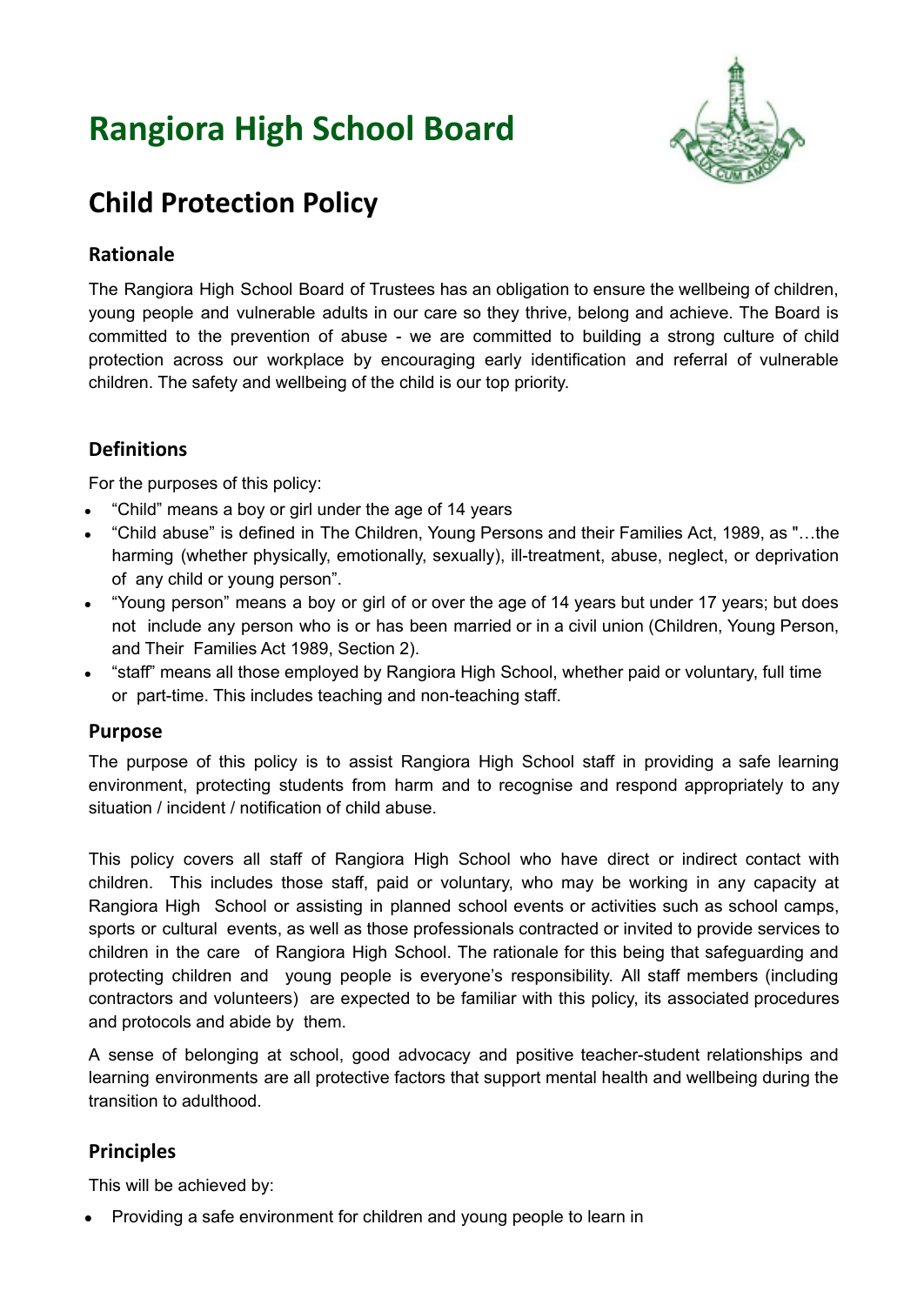- Creating a culture that recognises and understands the importance of safeguarding including listening to children and young people
- Identifying and referring children and young people who are suffering or likely to suffer significant harm, both at school and at home
- Preventing unsuitable people from working with children
- Having policies, systems and procedures that ensure children and young people are kept safe and allow for poor and unsafe practice to be challenged
- Identifying instances in which there are grounds for concern about a child's or young person's welfare, and initiating or taking appropriate action to keep them safe; and
- Contributing to effective partnership between all those involved with providing safeguarding children and young people.

# **Guidelines**

### **1. Roles and Responsibility of Staff**

Clear guidance on the roles and responsibilities of staff ensures consistency of behaviours, which keep both staff and children safe.

- a. Although ultimate accountability sits with the Board, the Board delegates responsibility to the Principal; Deputy Principal (Student Support); Head of Learner Support (Designated Person for Child Protection) and the Head of Department (Guidance) (Designated Person for Child Protection) to ensure that all child safety procedures are implemented and available to all staff, contractors, volunteers and parents. Therefore, the Principal must:
	- i. Develop appropriate procedures, complying with relevant legislative requirements and responsibilities, to meet child safety requirements as required and appropriate to the school.
	- ii. Comply with relevant legislative requirements and responsibilities.
	- iii. Ensure that every contract, or funding arrangement, that the school enters into requires the adoption of child protection policies where required.
	- iv. Ensure the interests and protection of the child are paramount in all circumstances.
	- v. Make this policy available on the school's internet site or available on request.
	- vi. Recognise the rights of family/whanau to participate in the decision-making about their children.
	- vii. Support all staff to work in accordance with this policy, to work with partner agencies and organisations to ensure child protection policies are understood and implemented.
	- viii. Promote a culture where staff feel confident they can constructively challenge poor practice or raise issues of concern without fear of reprisal.
	- ix. Consult, discuss and share relevant information, in line with our commitment to confidentiality and information sharing protocols, in a timely way regarding any concerns about an individual child with the Board or Guidance Staff.
	- x. Advice will be sought through appropriate agencies in all cases of suspected or alleged abuse.
	- xi. Seek advice as necessary from NZSTA advisors on employment matters and other relevant agencies where child safety issues arise.
	- xii. Ensure that all documents relating to any suspected / identified / notified child abuse will be held in a secure manner (Child Protection File), and be treated as confidential.
	- xiii. Provide professional development programmes, resources and/or advice to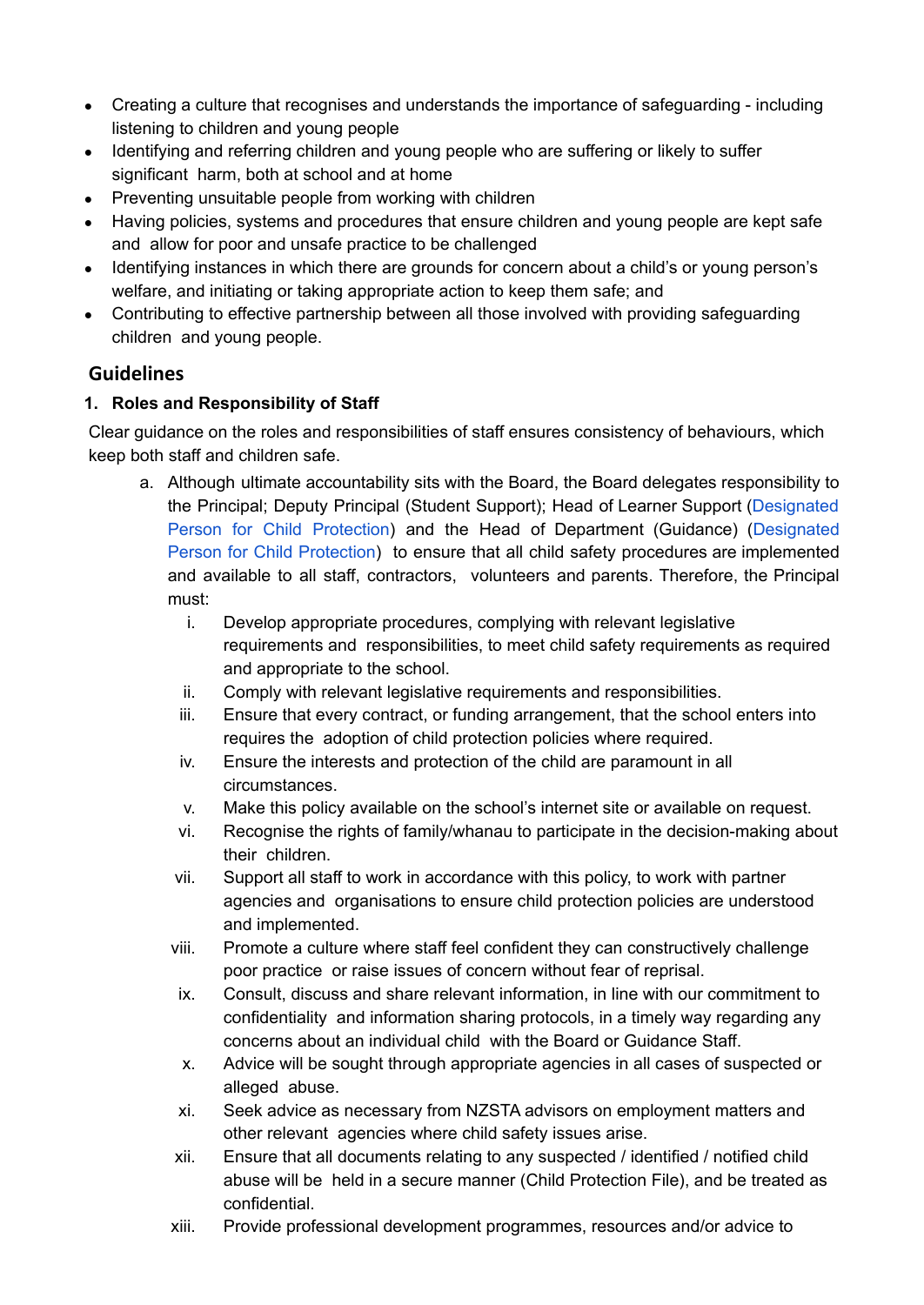ensure all staff can carry out their roles in terms of this policy.

b. Any person in our school/kura who believes that any child or young person has been, or is likely to be, harmed (whether physically, emotionally, or sexually) ill-treated, abused, neglected, or deprived must report any concerns, suspicions or allegations of suspected abuse immediately to the Designated Person and ensure that the concern is taken seriously and reported.

#### **2. Child Protection Procedures**

If a child makes a verbal disclosure to a member of staff it is important that staff take what the child says seriously.

- a. In line with section 15 of the Children, Young Person and Their Families Act, any person in our school/kura who believes that any child or young person has been, or is likely to be, harmed (whether physically, emotionally, or sexually) ill-treated, abused, neglected, or deprived must follow school procedures must consult with the Designated Person. If the Designated Person is unavailable, then consultation should occur with the Principal.
- b. Under no circumstances should a member of staff attempt to contact / interview parents / whānau / caregivers or conduct an investigation or deal with concerns regarding child abuse alone. This responsibility / decision rests with external agencies who have the expertise.
- c. All information and all decisions taken, including if the concern does not require notifying Oranga Tamariki (Ministry for Children), must be recorded in writing in full at the earliest opportunity and kept securely in a Child Protection file with the reasons clearly identified and explained.

#### **3. Safe Recruitment of Staff**

Before making any appointment, Senior Management will undertake a series of checks to ascertain the candidate's suitability and safety to work at Rangiora High School.

#### **4. Professional Development of Staff**

The Deputy Principal with responsibility for Professional Development will ensure that all staff will receive child protection training at the level appropriate to their role.

- a. The Designated Person(s) for Child Protection will undertake more intensive training in child protection.
- b. Ensure that this policy forms part of the initial staff induction programme for each staff member ensuring that their training needs are identified.
- c. All staff will update their child protection training every three years as a minimum

#### **5. Safe Working Practices**

All staff are expected to behave in manners that maintain appropriate professional boundaries and avoid behaviour which might be misinterpreted by others.

#### **6. Allegations Against Staff**

Allegations, suspicions or complaints of abuse against staff, volunteers or representatives of other agencies must be taken seriously and reported to the Principal who will deal with them immediately. Seeking advice as necessary from NZSTA advisors on employment matters and other relevant agencies where child safety issues arise